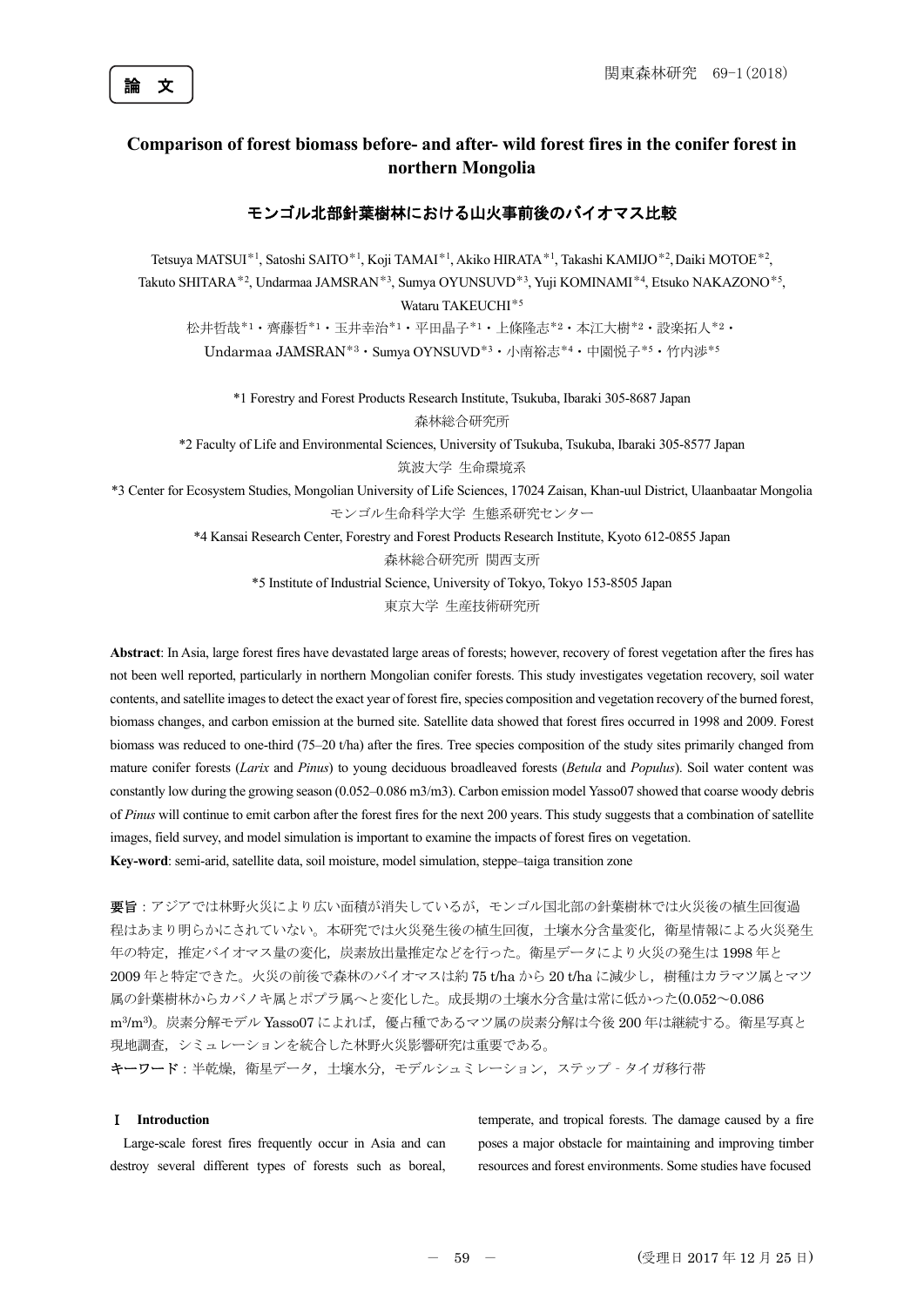on the recovery of vegetation after forest fires. In Indonesia, Hiratsuka *et al.* (*5*) examined the recovery of vegetation after forest fires in the tropical rain forests. In a semi-arid Asian region in Mongolia, Chu *et al.* (1) used satellite data to examine post-fire regeneration in a Siberian larch forest located in the transition zone between the steppes and boreal coniferous forests (taiga). However, to our knowledge, no studies have combined ground surveys with satellite data analysis for assessing the recovery of vegetation after forest fires. Thus, the actual situation of vegetation recovery after forest fires remains largely unknown.

Given the lack of post-fire recovery data, we conducted a survey of vegetation and soil water content after forest fires in the southernmost area of a taiga in northern Mongolia. We used satellite data to identify the initiation of forest fires, and additionally simulated carbon emission from coarse woody debris after the fires, to help clarify post-fire changes in the forest and the subsequent recovery processes.

### Ⅱ **Material and methods**

A ground survey was conducted between June 29 and July 8, 2016, and August 4 and 11, 2017, in an area close to Khyalganat (49.6°N, 104.2°E) near the northern border of Mongolia with Russia (Fig. 1). The survey site lies in a semi-arid transition zone between the steppe and taiga (Fig. 1).

The average elevation of the study site was 1,119 m above the mean sea level. According to the WorldClim database (http://www.worldclim.org/), the study area had a mean annual rainfall of 387 mm, mean daily temperature of −20°C in January, mean daily minimum temperature of −26.5°C in January, and mean daily temperature of 16.8°C in July.

A vegetation survey was conducted at the selected forest fire site, which showed recent fire evidence, and at a reference site, which showed not much fire evidence, to clarify the changes in biomass quantity and vegetation composition in response to forest recovery after a wildfire. A series of eight survey plots  $(20 \times 20 \text{ m})$  in size) were established in two valleys at the forest fire site (plots 1–8), and four survey plots were established at the reference sites  $(9-12)$ . In each plot, the following data were obtained for every tree: species identification, diameter at breast height (DBH), diameter at the base (0 m, i.e., D0), and tree height. Soil moisture was also measured in the plots 1, 2, and 3 at 10-cm depth and 40-cm depth in the soil between July and October 2016, respectively, using standard soil moisture sensors (UIZ-ECO10).

Each tree was identified as to whether it was dead or alive and was categorized into the following three groups: [1] those that died owing to the forest fire, [2] those that survived the forest fire, and [3] those that newly emerged after the forest fire. The DBH values of some of the dead trees which were either cut or burned to the ground were estimated from relationships between DBH and D0 measurements.

The change in the quantity of forest biomass in response to forest fires was estimated using our survey data. Biomass was estimated for each tree on the basis of DBH measurements relative to the allometry formulas assigned to the species (*3,7,10,11*)*.* The year in which each fire occurred was determined using satellite images such as Landsat.

For *Pinus*-dominated forests (plots 3, 5, and 8), which are typical in this region, carbon emissions due to forest fires were estimated using a soil carbon model, Yasso07 (*6*), which can take into account decomposition processes of coarse woody debris. The Yasso07 model requires information on quantity and chemical components of carbon input from dead organic matter, air temperature, and precipitation. The quantity of carbon input was calculated as one-half of aboveground biomass of dead woods. Data on monthly temperature and precipitation were prepared from the WorldClim database. The chemical composition of *Pinus* wood was derived from Liski *et al.* (*6*). In the burned forests, the decomposition rate of litter may be relatively low compared to that in the unburned forests, because of the decrease in soil microbiota and fungi. However, the effects of forest fires on the decomposition rate are still unclear, and some studies have reported contradictory results (e.g., (*9*)). Therefore, for the decomposition parameter, we used default values in the Yasso07 model prepared for the unburned forests.

### Ⅲ **Results**

The soil of the study site was composed of weathered granite. The soil moisture content at 10-cm depth was 0.052–0.065 m<sup>3</sup>/m<sup>3</sup> on the upper and the middle slopes and 0.080–0.086 m<sup>3</sup>/m<sup>3</sup> on the lower slope (Table 1). The results of satellite data analysis indicated that at least two fires had occurred in the surveyed area, with the first fire in 1998 and the second in 2009. The changes in canopy tree composition owing to the fires varied among the plots (Fig. 2). Although conifers (*Larix* and *Pinus*) with DBH of ≥20 cm were growing in plots 1, 2, 3, and 6 before the fires, only small broadleaved trees (*Betula* and *Populus*) with DBH of ≤20 cm grew after the fires. Plot 5 was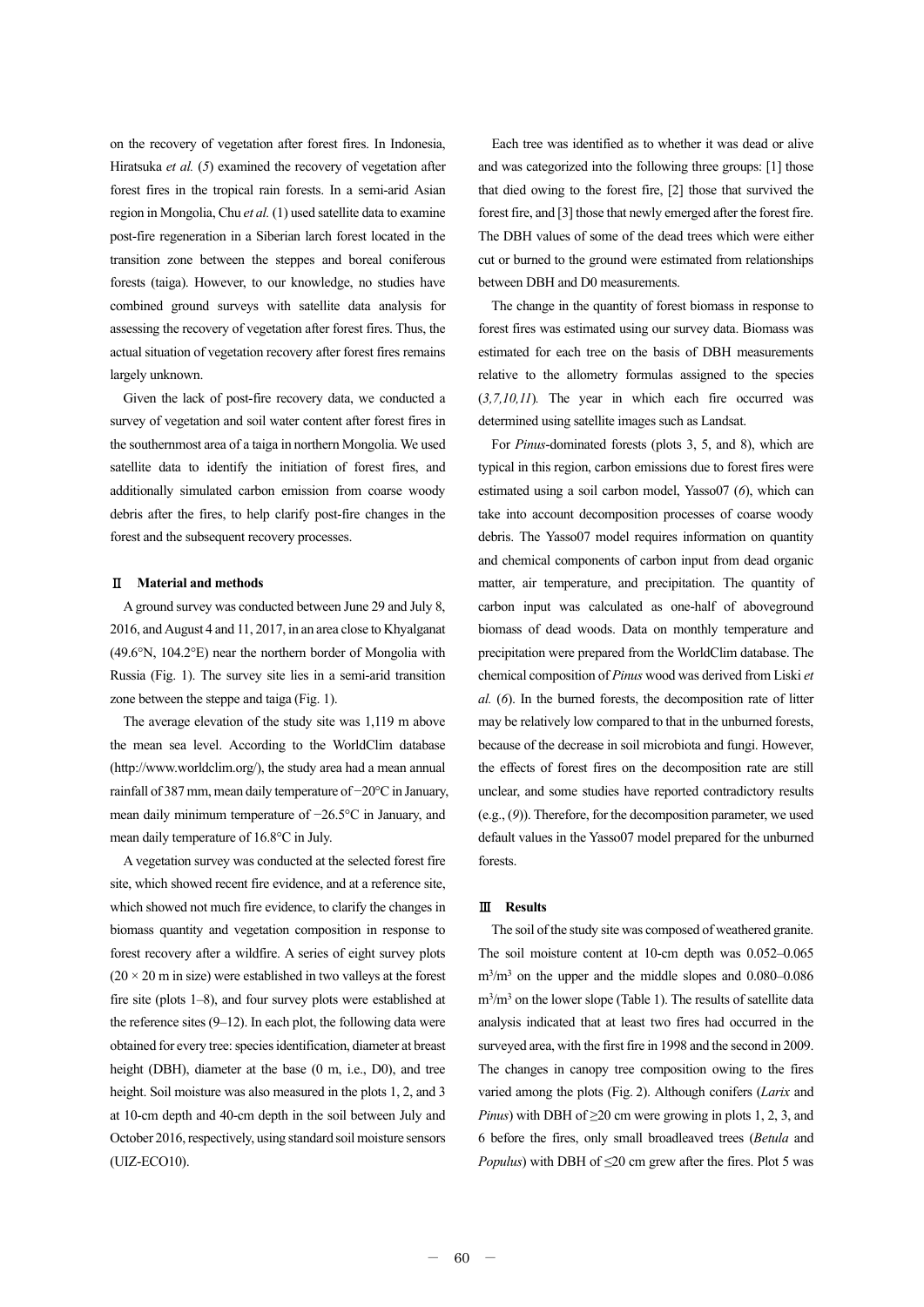completely destroyed by the fires, with no trees surviving and no new trees regenerating after the fires. Although several trees were burned in plot 7, there remained some trees that survived the fires and several new trees had emerged. There were no major changes in plot 8 owing to the forest fires.

The forest biomass dramatically changed by the forest fires (Fig. 3). Our plots supported *ca*. 75t/ha of biomass before the fires, with only *ca*. 20t/ha of biomass remaining after the fires. Only a small minority of the biomass recovery was attributable to new tree growth after the fires (Fig. 3, pale gray areas). Plots 7 and 8 retained a high quantity of biomass because of a high number of trees that survived in those plots (Fig. 3 white areas).

The cumulative quantities of carbon dioxide emissions for the first 50 years estimated by the Yasso07 model were 3.2, 22.7, and 5.1 tC/ha for the plots 3, 5, and 8, respectively. Carbon emission was estimated to continue over 100 years after the fires (Fig. 4).

#### **IV Discussion**

Although eight years have passed since the 2009 forest fire, it is clear that newly emerging trees contributed very little to biomass recovery and that the trees that survived the fire were the primary contributors in some plots where the biomass quantity was relatively large even after the fires. The study results suggest that ascertaining qualitative changes in vegetation solely on the basis of satellite data is difficult; however, a combination of ground surveys and satellite data can help quantify how an ecosystem recovers after a forest fire.

On the basis of our data, it became apparent that forest fires can greatly reduce forest biomass and can even change the dominant tree species in a forest. This suggests that forest fires can cause qualitative and quantitative changes in biodiversity and ecosystem function and services.

The estimated quantities of carbon emission by the forest fires for 50 years in this study area were consistent with the estimations in other boreal forests, such as 2.3–22.5 tC/ha in Russia (*2*) and 9.4–30.0 tC/ha in Alaska (*4*). Decomposition of burned wood and recovery of woody biomass would be relatively slow in this region, probably due to low temperature and precipitations. Increasing forest fire events due to climate changes and human activities would cause changes in the forest carbon cycle in the boreal forests.

#### **Acknowledgments**

This project was financially supported by MEXT. We thank

support from the Mongolian Department of forest policy and coordination, Ministry of Natural Environment and Tourism, Intersoum forest unit in Khyalganat, Institute of General and Experimental Biology, and Center for Ecosystem Studies, Mongolian University of Life Sciences.

#### **References**

(1) CHU, T., GUO, X., TAKEDA, K. (2016) Temporal dependence of burn severity assessment in Siberian larch (*Larix sibirica*) forest of northern Mongolia using remotely sensed data. Int. J. Wildland Fire 25: 685-698.

(2) CONARD, S.G., SUKHININ, A.I., STOCKS, B.J., *et. al*. (2002) Determining effects of area burned and fire severity on carbon cycling and emissions in Siberia. Climate change, 55: 197-211.

(3) DNEXHAGE, M., COLIN, F. (2001) Estimating root system biomass from breast - height diameters. Forestry, 74: 491-497.

(4) FRENCH, N.H.F. (2003) Variability in the emission of carbon-based trace gases from wildfire in the Alaskan boreal forest. J. Geophys. Res., 108: 8151.

(5) HIRATSUKA, M., TOMA, T., DIANA, R., HADRIYANTO, D., MORIKAWA, Y. (2006) Biomass Recovery of Naturally Regenerated Vegetation after the 1998 Forest Fire in East Kalimantan, Indonesia. Jpn. Agric. Res. Quart. 40: 277-282.

(6) LISKI, J., TUOMI, M., RASINMÄKI, J. (2009) Yasso07 user-interface manual. www.environment.fi/syke/yasso.

(7) MUUKKONEN, P. (2007) Generalized allometric volume and biomass equations for some tree species in Europe. Eur. J. For. Res., 126: 157-166.

(8) OLSON, D.M., DINERSTEIN, E., WIKRAMANAYAKE, E.D., *et. al*. (2001) Terrestrial ecoregions of the world: a new map of life on Earth. Bioscience 51: 933-938.

(9) SALAMANCA, E.F., KANEKO, N., KATAGIRI, S., (2013) Effect of fire on decomposition and microbial biomass of leaf litter. Proceedings of The XII World Forestry Congress: 0836-B6.

(10) WANG, C. (2006) Biomass allometric equations for 10 cooccurring tree species in Chinese temperate forests. For. Ecol. Manag. 222: 9-16.

(11) ZENG, W.S., DUO, H.R., LEI, X.D., *et. al*. (2017) Individual tree biomass equations and growth models sensitive to climate variables for *Larix* spp. in China. Eur. J. For. Res., 136: 233-249.